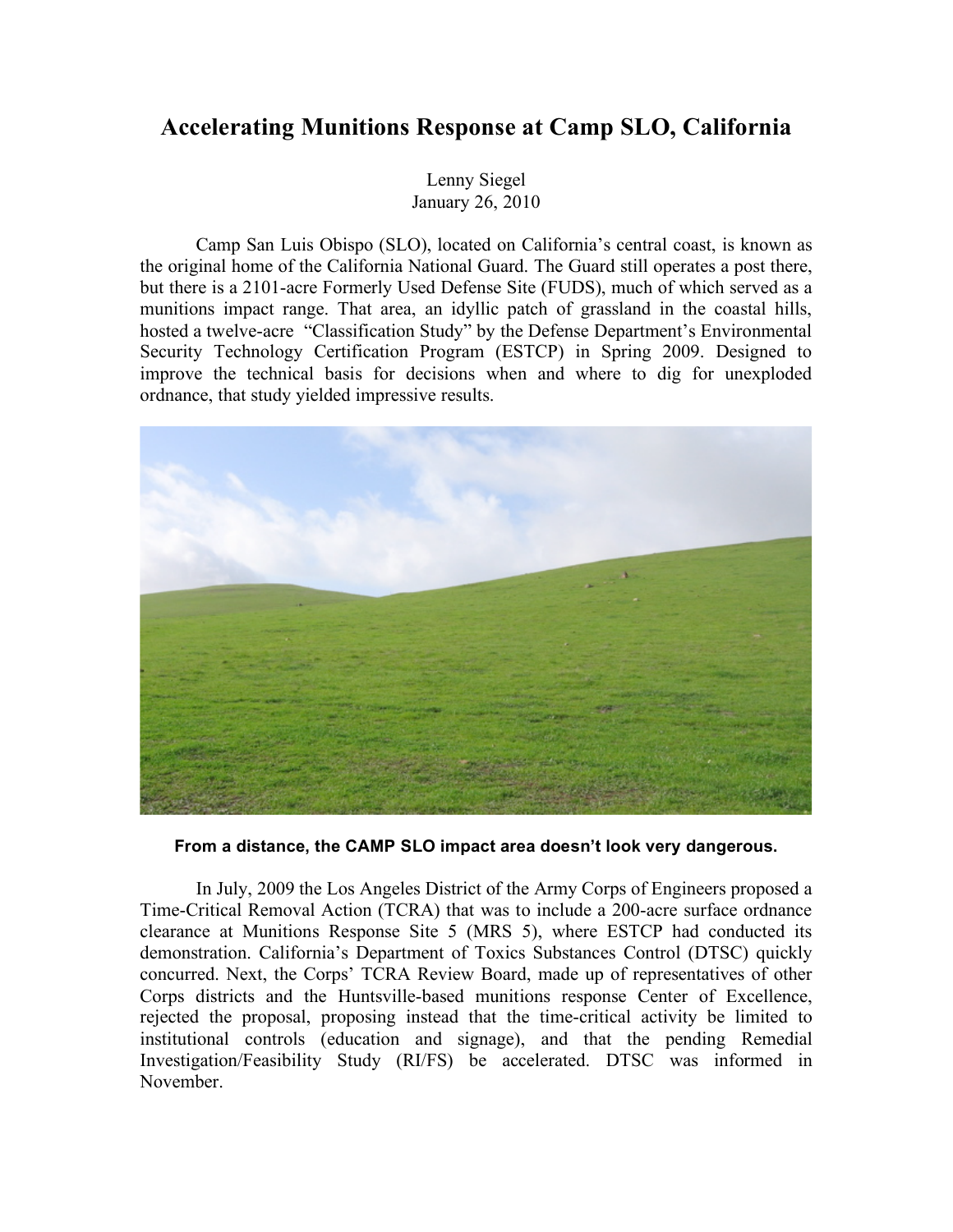In late December, DTSC wrote the Corps, stating, "DTSC considers institutional controls to be an insufficient reduction of risk for MRS 5." DTSC noted that several live ordnance items were found during the 2007 Site Inspection, and that the ESTCP study uncovered 26 munitions and explosives of concern (MEC), including unexploded mortars, rockets, and hand grenades. All explosive finds were on or near the surface. Further, the ESTCP study avoided a nine-acre target area where it found, during a 30-acre conventional geophysical survey, densities of geophysical anomalies too high to use for the classification study.

DTSC's concern is based upon the easy access to the site, which is owned by Cal Poly San Luis Obispo, a branch of the California State University System. Though the main campus is located several miles away, DTSC reports, "The site is regularly accessed by Cal Poly staff and students. There are no access restrictions for Cal Poly staff and students to the site."

When I visited Camp SLO a balmy afternoon earlier this month, I was surprised to see a big yellow school bus rolling down the access road, passing students walking home from a school situated just across a vale from the FUDS range. It turns out that San Luis Obispo County operates a K-12 alternative school at this location. If my web search was accurate, there are about 280 students. The cattle fencing and skeleton of a gate that "protect" the property do not seem sufficient to prevent access and encounters with munitions.



**The alternative school is ahead to the right. The impact area is beyond the gate, to the left.**